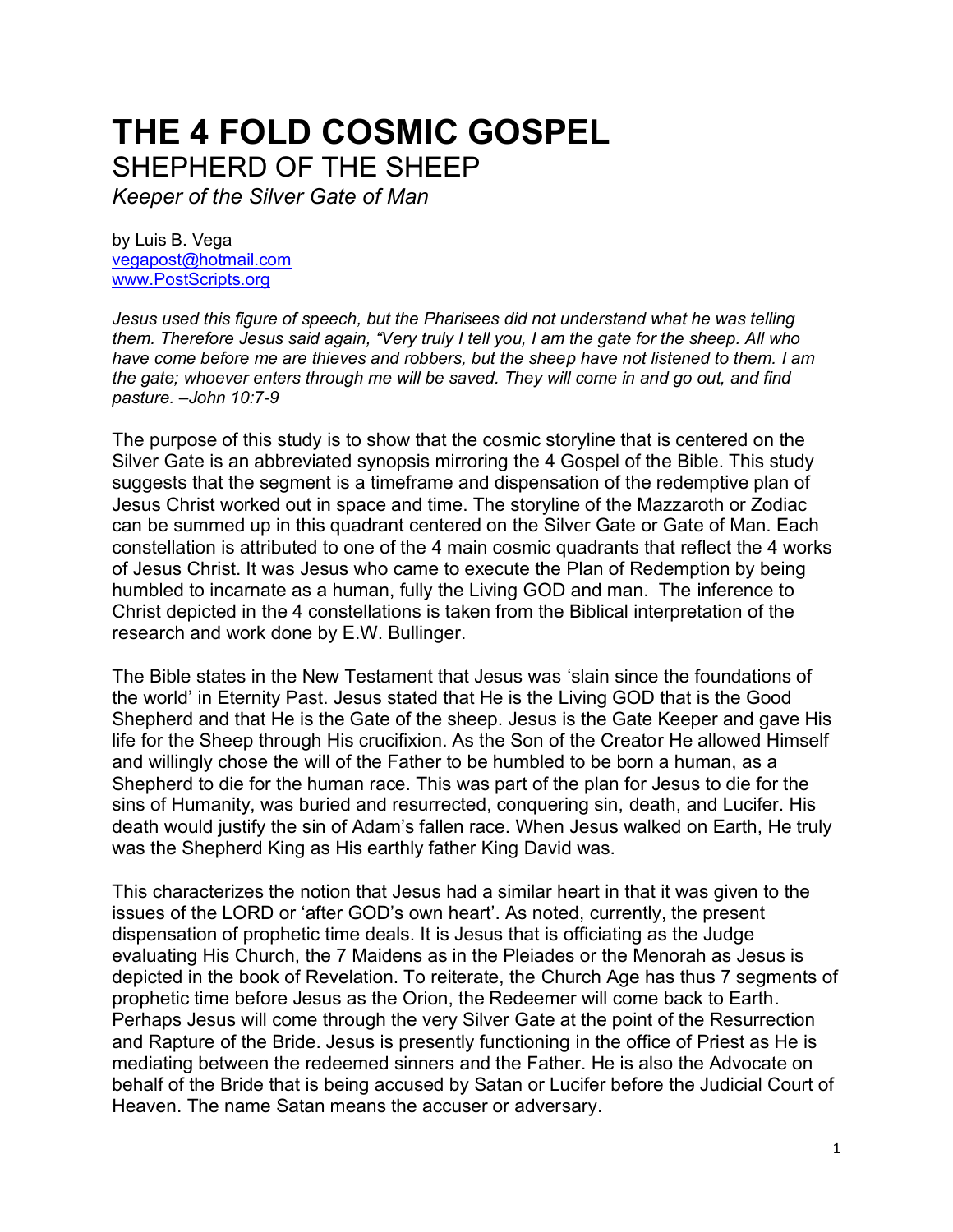Lucifer is not in Hell currently but still has in a mysterious way legal access to this place of accusation. However, Jesus as the Judge is interceding as a lawyer on behalf of the Church and consequently not judging His Church but evaluating it. As noted, it is an evaluation unto approval through the refinement process that will involve suffering and persecution. Did not the Apostles warn that 'all those that seek to live a godly life will be persecuted? The Church has been allowed to go through tribulation and suffering that most often also involves persecution but not the 'indignation of the LORD' as taught in the book of Revelation. Tribulation, persecution, and suffering have characterized the 7 fold Church Age since Pentecost. Students of the End of Days must understand however that the Bride was not promised an 'escape door' from tribulation, persecution and suffering but from the 'indignation that is to come on the inhabitants of the world'.

In fact, the LORD has used suffering, tribulation, and persecution to refine the Bride with. This coming condition upon the world of the Lamb's indignation has not occurred thus far. However, it will be at that point in time when it does happen that the Bride will be corporately removed through the 'escape hatch' out of this world; through the Gate of the Shepherd and Gate Keeper. Until that time, it is through this process of tribulation, suffering and persecution that Believers are being sanctified or set apart spiritually. The agent is the Holy Spirit ministering through the renewing of the Word of YHVH, the Bible. Jesus keeps with the typology of the Bull in that He came to serve.

He became as a servant as Jesus even washed the feet of His Disciples. As Jesus stated to the Apostle Peter and of the rest of the Apostles, minus Judas, 'you are all clean'. It was only the parts of the body that get 'dirtied' that need to be constantly cleansed. This takes volition on the part of a Disciple of Jesus to come to the Intermediary, the 'Advocate with the Father' for this continual cleansing because one is still in the mortal and corruptible body of flesh. The physical body of the Followers of Jesus will one day be rejuvenated and transformed. This is what will be the next prophetic event to happen as promised. This event is referred to by many as being the point of the resurrection and Rapture of the Bride at the end of the Church Age. The next dispensation of prophetic time will commence with the last week of Daniel's prophetic week of years.

This time will be needed to also complete the redemption of national Israel from the Levin of the Synagogue of Satan and the rejection of Jesus as the true Messiah. It will metaphorically be a time as it was with the wrestling of Jacob who had to be humbled and totally surrendered to the LORD, devoid of any more rebellion. The subsequent time will encompass the 1000-year Millennial Kingdom on Earth from the Earthly Zion, in Jerusalem. As noted, the redemption of the bodies of the Believers in Jesus will come at the point and time of the Rapture event. It is the process that is next in the prophetic timeline to consummate the Plan of Redemption, which is the glorification of the body. This will be essential as flesh and blood cannot habit Eternity. The new bodies will be united with the already redeemed spirit and soul of a Disciple of Jesus. The glorification will also allow the Bride of Christ to co-rule and reign with Christ on Earth for the millennial period of 1000 years. This is before Jesus makes all things new. This scenario will start to occur as some interpret the Bible after the Battle of Armageddon.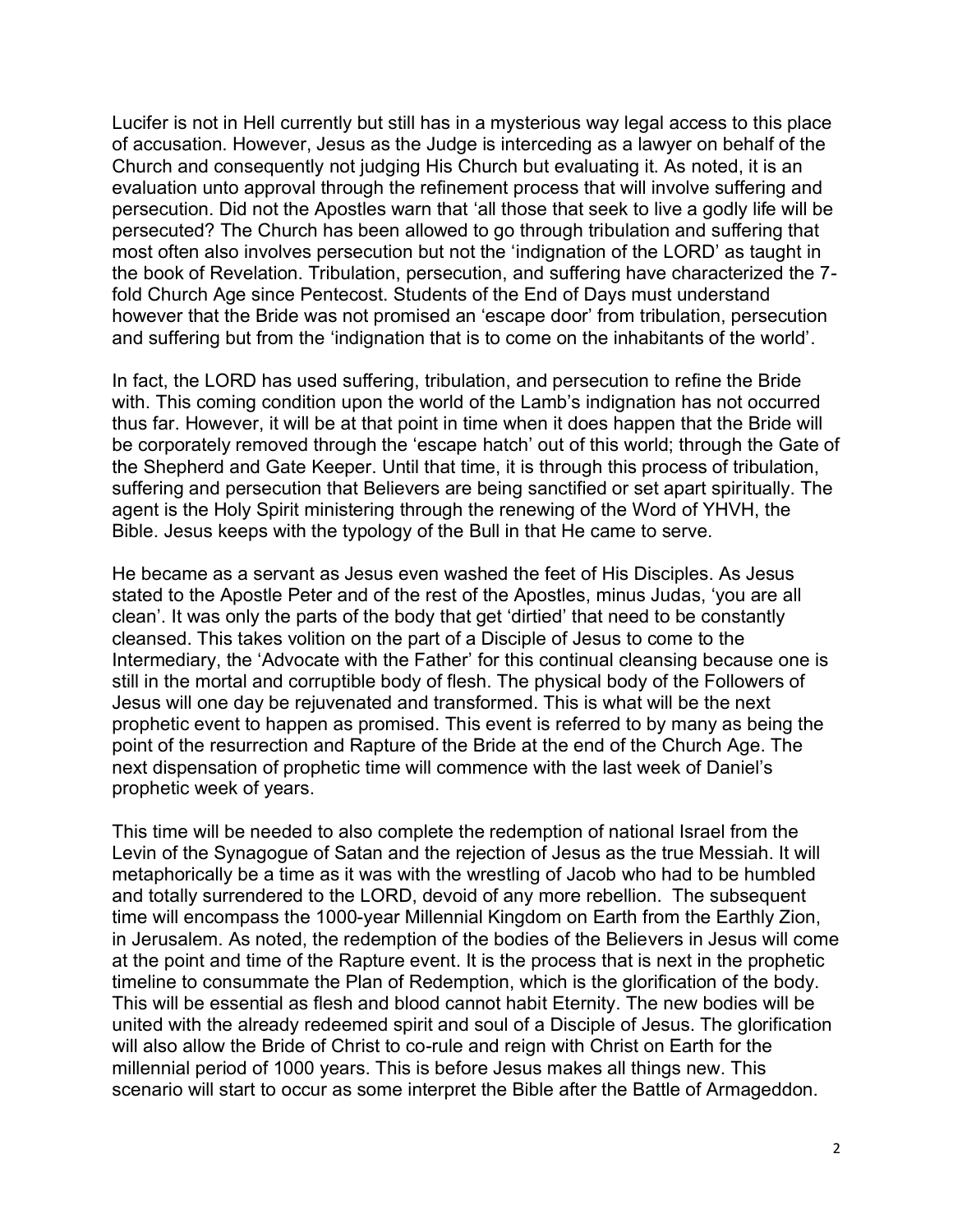The Bride will be those that the kingdoms of this world and of the Principalities of the Powers in the Air are given over to the Saints in Glory. According to the Bible, it will be at the end of the Millennial Reign of Christ that Lucifer will be let loose one last time to gather those opposed to Christ. Lucifer will finally be cast into the Lake of Fire but only as he attempts one last rebellion and assault against Jesus Christ and the earthly Zion in Jerusalem. Subsequently, the Great White Throne Judgement ensues and after all ore cast likewise to the Lake of Fire following the ways of Lucifer, Jesus will make the New Heavens and New Earth.

This will be accompanied by the superimposed New Jerusalem prepared as a Bride. It will be after the Millennial Reign of Christ on Earth that the new state of Eternity Future will be created and entered into. The Universe and all that is seen and not seen will be under the complete authority of Jesus. This time there will be at least 2 factors that are different since the creation of the prior universe as one understands it. In one sense, there will be no rebellion, no Lucifer to tempt and introduction any more conspiracies of deception and lies to derail Humanity and the Creation with.

Also, there will be a co-heir to the Throne of the Son of GOD in that a 'wife' as in a companion to Christ Jesus in some mysterious way will share all that Jesus is and has. This is seen in the typology of Gemini in that the original was a couple, a man and a woman holding hand as lovers do. The following are the 4-fold Gospels of Christ's redemptive work as depicted in the 4 constellations centered on the Shepherd's Gate, the Silver Gate of the known Cosmos.

| Gospel:       | <b>Matthew, the Shepherd King</b>        |
|---------------|------------------------------------------|
| Stage 1:      | AURIGA                                   |
| Main Star:    | Capella                                  |
| Typology:     | The Shepherd                             |
| Dispensation: | Past                                     |
| Work:         | Justified                                |
| Gospel:       | <b>Mark, the Lowly Servant</b>           |
| Stage 2:      | <i><b>TAURUS</b></i>                     |
| Main Star:    | Aldebaran                                |
| Typology:     | The Judge                                |
| Dispensation: | Present                                  |
| Work:         | Sanctifying present Church Age Believers |
| Gospel:       | Luke, the Man                            |
| Stage 3:      | <i><b>GEMINI</b></i>                     |
| Main Star:    | Pollux                                   |
| Typology:     | The Couple                               |
| Dispensation: | <b>Eternity Future</b>                   |
| Work:         | Exalted                                  |